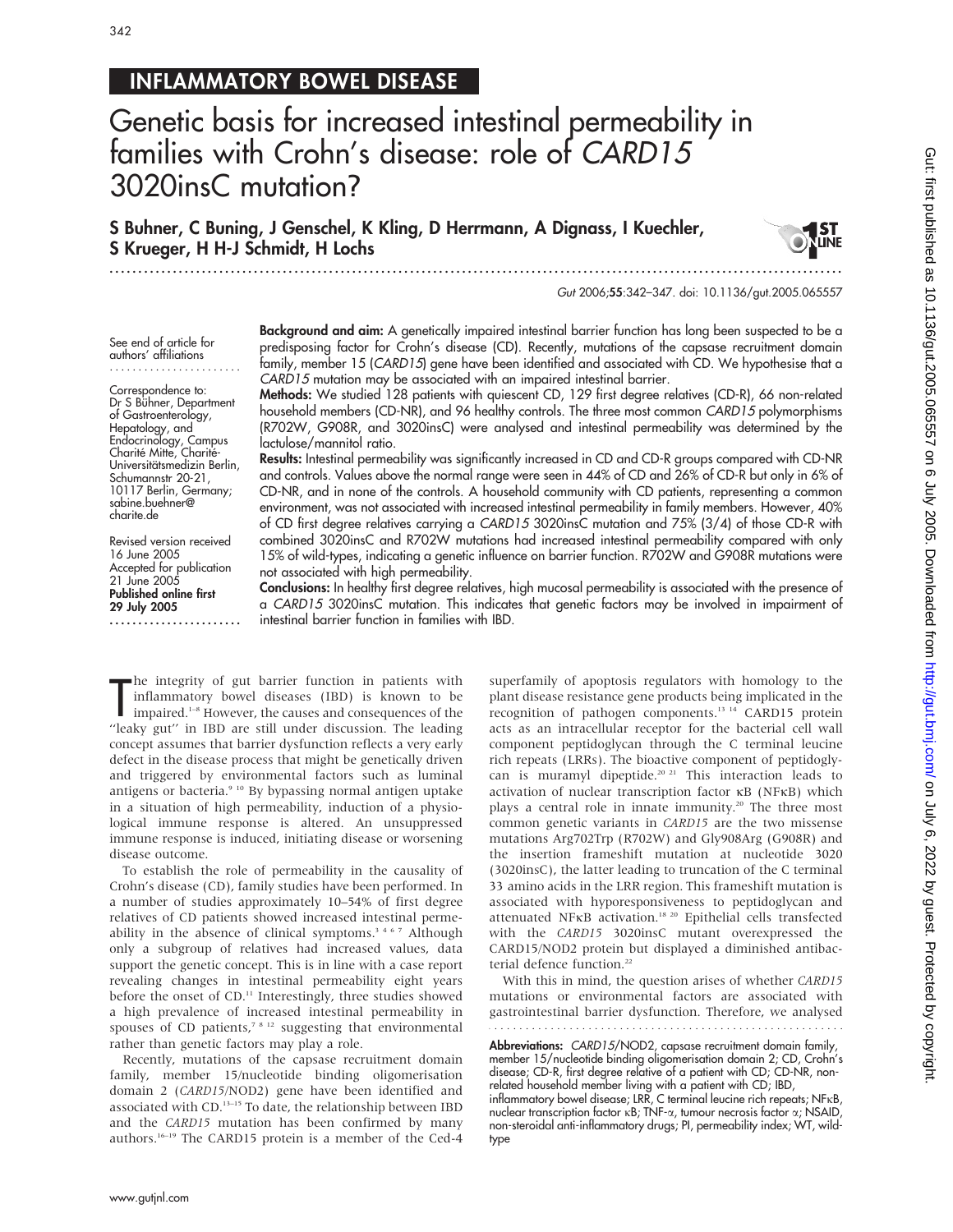intestinal permeability and the three most common CARD15 polymorphisms (R702W, G908R, and 3020insC) in patients with CD, their first degree relatives, and non-related household members. Strikingly, intestinal permeability in phenotypically normal first degree relatives of CD patients was increased compared with controls and significantly associated with the CARD15 3020insC mutation.

#### METHODS **Participants Patients**

A total of 128 patients with a confirmed diagnosis of CD were included in the present study (85 females, 43 males; median age 36 years (range 16–63)). Patients were recruited from Charité University Hospital (Berlin, Germany). Diagnosis of CD was based on standard clinical, radiological, endoscopic, and histological criteria. The disease was located in the terminal ileum in 37 patients (30%), the colon in 20 patients (16%), the ileocolon in 53 patients (40%), and the upper gastrointestinal tract in 18 patients (14%). Ninety patients were currently taking mesalamine, 31 oral prednisolone  $(n = 19 \le 10 \text{ mg})$ , 19 oral budenoside, five sulfasalazopyridine containing compounds, and 21 patients had no current medication. All patients were in clinical remission; mean CD activity index was 82 (range 5–148). None of the patients was taking antibiotics or tumour necrosis factor  $\alpha$  (TNF- $\alpha$ ) antibodies.

#### First degree relatives (CD-R)

A total of 129 first degree relatives of patients with CD were studied (83 females, 46 males; median age 43 years (range 15–82)), including 62 parents, 27 siblings, and 40 children of CD patients. Forty eight of the CD-R had been living in the same household with CD patients, at least since the time of diagnosis (CD-R household members).

#### Non-relatives (CD-NR)

Sixty six non-blood relatives of CD patients were included in the present study (23 females, 43 males; median age 38 years (range 20–68)). Except for one person (the stepfather of a CD patient), all CD-NR were the partners of the patients. All lived in the same household with the patient, the majority  $(n = 51)$  since the time of CD diagnosis.

#### Healthy controls

A total of 96 healthy volunteers (56 females, 40 males; median age 32 years (range 19–65)) were used as controls. They were predominantly recruited in cooperation with the Department of Transfusion Medicine of Charité University Hospital.

#### Predetermined exclusion criteria

Predetermined exclusion criteria were any (for CD patients: concomitant) gastrointestinal or hepatobiliary disease, severe neurological, endocrine, cardiovascular, pulmonary, or renal disease, gastrectomy, colectomy, or extensive resection of the small bowel, cancer, rheumatoid based diseases, acute infections, acute urticaria, or pregnancy. Alcohol and nonsteroidal anti-inflammatory drugs (NSAID) were forbidden for at least 48 hours before the test. CD family members (CD-R and CD-NR) and controls showing any signs or symptoms of IBD-like recurrent diarrhoea, flatulence, gastrointestinal pain, or blood in the stool, or any other chronic illness, were excluded from the study. Additionally, drug intake, including glucocorticosteroids, antimicrobial agents, immunosuppressives, and regular consumption of NSAIDs (for example, for arthropathies) was not allowed for family members or controls. Persons with any previous gastrointestinal or colorectal surgery were excluded. In general, no drugs

influencing gut functions, including laxatives and antidiarrhoeal agents, were allowed for 24 hours before the onset of the test. Finally, smoking was strictly forbidden in the morning before the test and during the test. Moreover, every participant was asked to record alcohol and cigarette consumption and medicine intake for one week before the test.

#### Study regimen

The intestinal permeability test was carried out at home by all persons. Blood samples for genetic analysis were taken in a subgroup of study participants, either at the outpatient department of the clinical centres involved or at their family doctors. A standardised questionnaire was used for data inquiry.

#### Intestinal permeability

Intestinal permeability was assessed using a sugar drink test, as previously described in detail.<sup>23</sup> The test is based in principle on measurement of urinary excretion of an orally administered non-metabolised sugar probe molecules; the lactulose/mannitol ratio (permeability index, PI) served as a marker for intestinal permeability.

After an overnight fast, each subject provided a pre-test urine sample. Then they drank a solution containing 10 g lactulose and 5 g mannitol dissolved in 100 ml water. Urine was collected over five hours with sodium azide as preservative. Subjects went without food during the test but were allowed to drink water after two hours. Total urine volume was recorded on completion of the test and a 10 ml aliquot was stored at  $-20^{\circ}$ C until analysis.

For sample preparation the protein was removed with sulfosalicilic acid and urine was desalted with Amberlite MB-3 resin in acetate form. Using meso-erythritol and turanose as internal standards, the sugars were separated, analysed, and quantified by high performance liquid chromatography with pulsed electrochemical detection (Dionex, Idstein, Germany); chromatography module 250×40 mm Carbopac



**Figure 1** Intestinal permeability in healthy controls, in patients with Crohn's disease (CD), their first degree relatives (CD-R), and in nonblood relatives (CD-NR) (median (interquartile range: 25th–75th percentile)) . Intestinal permeability was increased in CD and CD-R compared with controls. PI, permeability index (lactulose (Lac)/mannitol (Man) ratio). p<0.004 compared with: \*\*controls, ††CD, ‡‡CD-R (Mann-Whitney test). Bordered area range of normal permeability.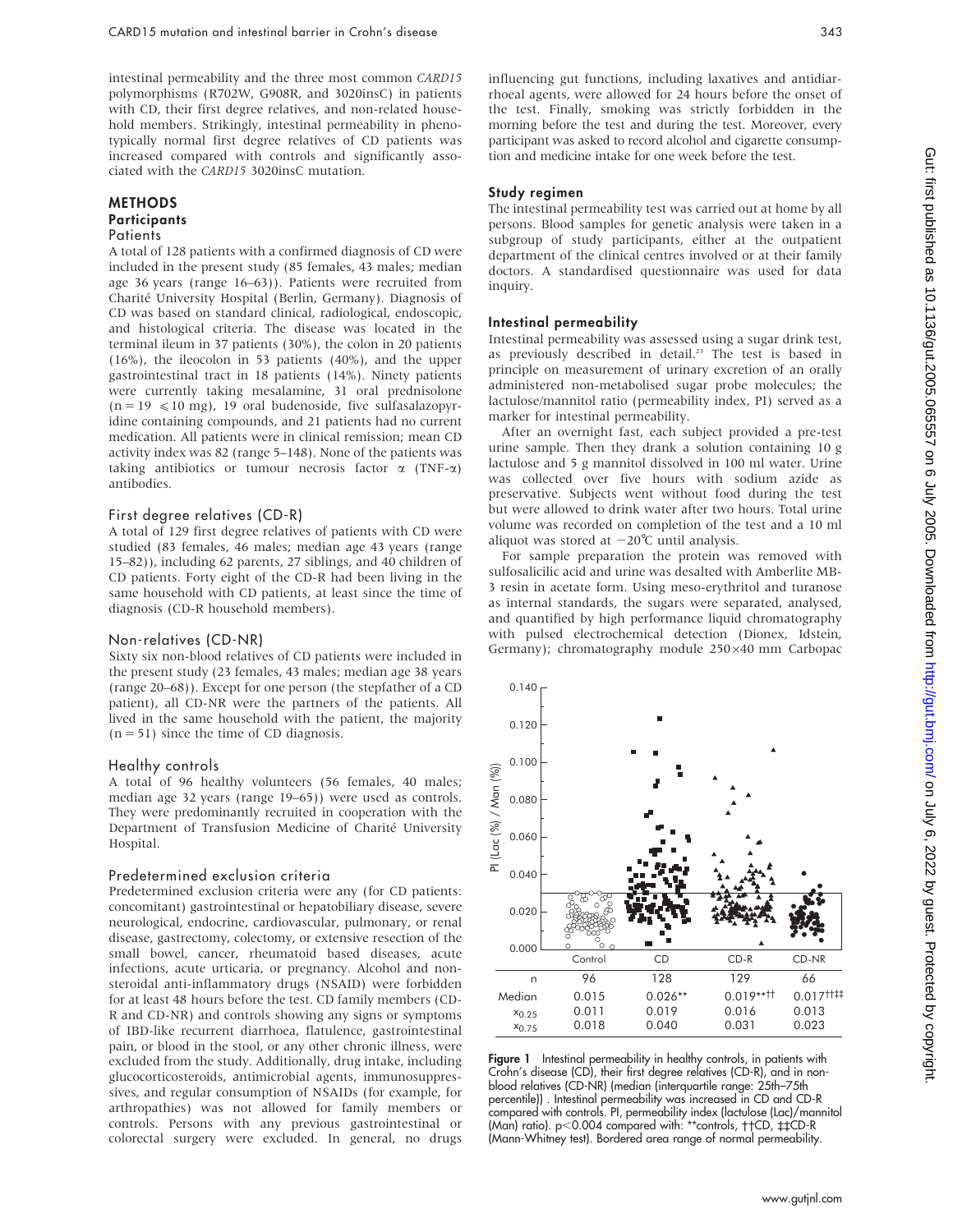|                              |             |                       | Subjects with high |  |
|------------------------------|-------------|-----------------------|--------------------|--|
|                              | $\mathbf n$ | PI (Lac%/Man%)*       | permeability       |  |
| CD-R (household members)     | 48          | $0.019$ (0.015-0.030) | 25% (12)           |  |
| CD-R (non-household members) | 61          | 0.020 (0.017-0.034)   | 31% (19)           |  |

PA-1 column (Dionex); eluent 150 mmol NaOH; flow 1 ml/min. Results were expressed as percentage recovery of the ingested dose of the sugars.

#### Gene analysis

All methods used for gene analysis have been described previously in detail.<sup>19</sup> Briefly, genomic DNA was prepared from peripheral blood using commercially available extraction columns (QIAmp Blood Kit; Qiagen, Hilden, Germany). After amplification of exon 11 of the CARD15 gene and cycle sequencing using an ABI 310 automatic sequencer (Applied Biosystems, Weiterstadt, Germany), genotyping of the three CARD15 polymorphisms (R702W, G908R, and 3020insC) was performed using the fluorogenic 5'-nuclease assay. Primers and probes were the same as previously described.<sup>19</sup>

### **Statistics**

Differences in permeability data between the study groups were analysed using the Kruskal-Wallis test and, in case of significance, the Mann-Whitney U test. The level of significance ( $\alpha$ ) was chosen at 5%. An  $\alpha$  adjustment was applied by Bonferroni procedure. Differences between incidences were tested by cross tables and  $\chi^2$  statistics.

The upper limit of normal intestinal permeability was defined as mean value  $+2SD$  of the control group ( = 0.03), as previously described.<sup>5</sup><sup>23</sup>

# Ethics

The study was approved by the ethics commission of the Charité University Hospital and informed consent was obtained from each participant.

# RESULTS Intestinal permeability

Intestinal permeability was significantly increased in CD patients and in CD-R compared with controls and CD-NR (fig 1). Values above the normal range were seen in 44% of CD patients and in 26% of CD-R, but in only 6% of CD-NR and in none of the controls. This already refutes the role of an environmental factor being predominantly responsible for barrier dysfunction. To further differentiate between genetic and environmental factors, we concentrated on the group of CD first degree relatives and used the household community with the CD patients to investigate the influence of environmental factors on intestinal permeability. Thirty seven per cent ( $n = 48$ ) of CD-R lived in the same household with the patient since the time of CD diagnosis (CD-R household members). Forty seven per cent  $(n = 61)$  of CD-R lived in a different household than the patient, both at the time of CD diagnosis and at the time of the test (CD-R nonhousehold members). As seen in table 1, intestinal permeability did not differ between these two groups, indicating that household community, as an environmental factor, does not explain the general differences in intestinal barrier function described above.

We further analysed the effect of smoking habits in each group. The proportion of smokers showing a PI above the normal limit was higher compared with non-smokers (61% v  $37\%$ ;  $p = 0.019$ , Fisher's exact test) in CD patients but in none of the other groups (CD-R,  $p = 0.602$ ; CD-NR,  $p = 0.563$ ). Median values for intestinal permeability did not differ between smokers and non-smokers in any of the groups. Additionally, a slight gender disproportion in the CD-R and

| <b>Table 2</b> Prevalence of CARD15 mutations                           |                                     |                                                                    |                                                                    |                                                                  |  |
|-------------------------------------------------------------------------|-------------------------------------|--------------------------------------------------------------------|--------------------------------------------------------------------|------------------------------------------------------------------|--|
| Genotype                                                                | Control                             | <b>CD</b>                                                          | $CD-R$                                                             | <b>CD-NR</b>                                                     |  |
| $3020$ ins $C$<br>Wild-type<br>Heterozygous mutant<br>Homozygous mutant | $(n = 62)$<br>98% (61)<br>$2\%$ (1) | $(n=121)$<br>78% (94)<br>18% (22)<br>$4\%$ (5)<br>p<0.0005         | $(n = 106)$<br>77% (82)<br>22% (23)<br>$1\%$ (1)<br>p<0.0005       | $(n = 50)$<br>88% (44)<br>$10\%$ (5)<br>$2\%$ (1)<br>$p = 0.044$ |  |
| R702W<br>Wild-type<br>Heterozygous mutant<br>Homozygous mutant          | $(n = 62)$<br>94% (58)<br>$6\%$ (4) | $(n = 120)$<br>83% (100)<br>$14\%$ (17)<br>$3\%$ (3)<br>$p = 0.06$ | $(n = 106)$<br>84% (89)<br>$15\%$ (16)<br>$1\%$ (1)<br>$p = 0.091$ | $(n = 50)$<br>88% (44)<br>$12\%$ (6)<br>$p = 0.337$              |  |
| G908R<br>Wild-type<br>Heterozygous mutant                               | $(n = 62)$<br>97% (60)<br>$3\%$ (2) | $(n = 120)$<br>92% (110)<br>8% (10)<br>$p = 0.343$                 | $(n = 105)$<br>98% (103)<br>$2\%$ (2)<br>$p = 0.628$               | $(n = 50)$<br>98% (49)<br>$2\%$ (1)<br>$p = 1.000$               |  |
| Overall                                                                 | $(n = 62)$<br>$11\% (7)$            | $(n=121)$<br>43% (52)                                              | $(n = 106)$<br>37% (39)                                            | $(n = 50)$<br>24% (12)                                           |  |

CD, Crohn's disease; CD-R, first degree relative of a patient with CD; CD-NR, non-related household member living with a patient with CD.

Overall, number of persons carrying at least one mutation.

p values for differences in frequency distribution of CARD15 mutations between CD groups and controls (Fisher's exact test)

Number of cases in parentheses.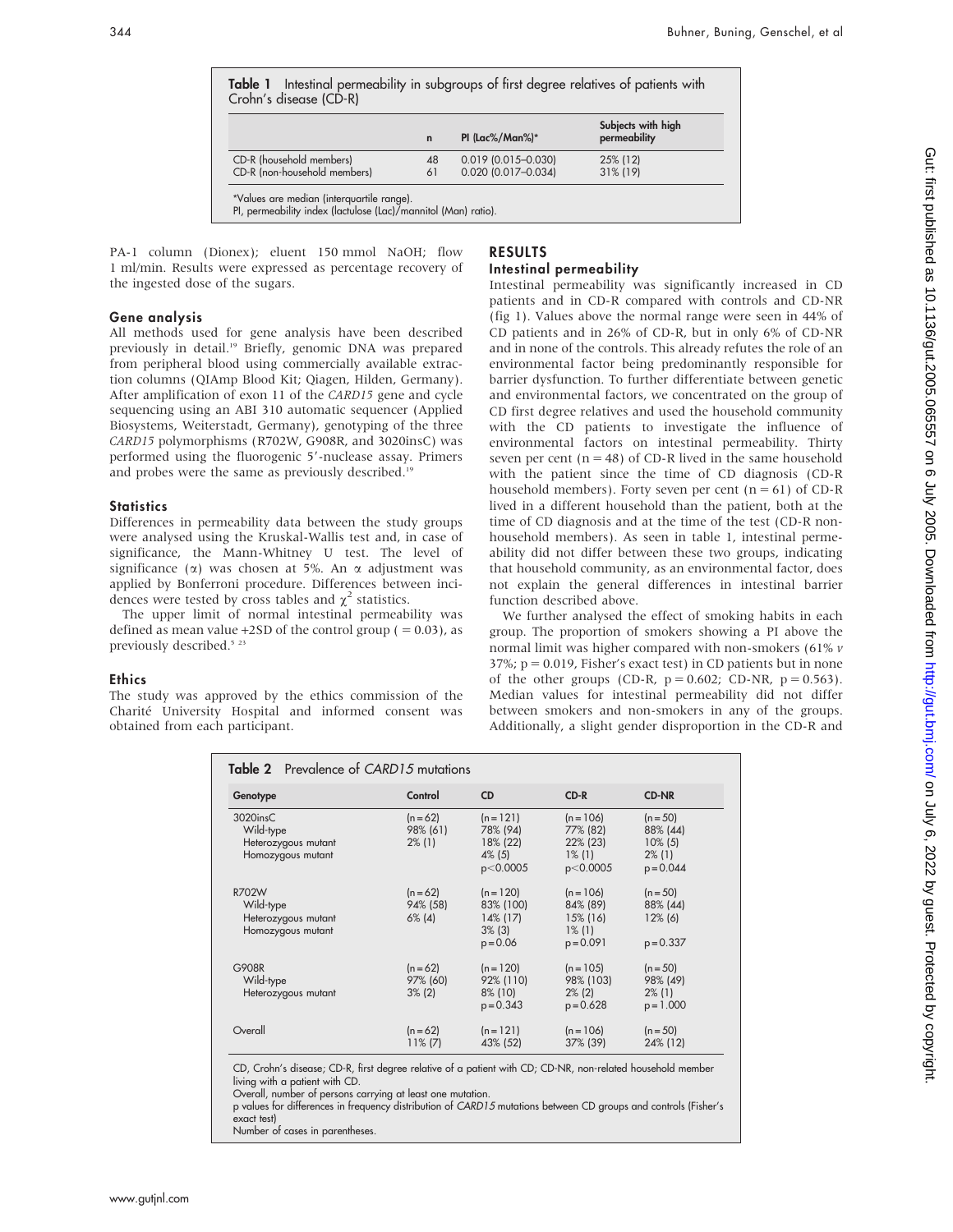Table 3 Frequencies of normal and high intestinal permeability with respect to the occurrence of the three CARD15 mutations (3020insC, R702W, and G908R)

|           | PI     | <b>WT</b> | 3020insC                  | <b>R702W</b> | <b>G908R</b>             | 3020insC<br>and R702W | 3020insC<br>and G908R    | R702W and<br><b>G908R</b> |
|-----------|--------|-----------|---------------------------|--------------|--------------------------|-----------------------|--------------------------|---------------------------|
| <b>CD</b> |        | $n = 68$  | $n = 23$                  | $n = 16$     | $n = 8$                  | $n = 3$               | $n = 1$                  | $n = 1$                   |
|           | Normal | 38 (56%)  | 11(48%)                   | 8 (50%)      | 5(63%)                   | 2(67%)                | 1(100%)                  | $1(100\%)$                |
|           | High   | 30(44%)   | 12 (52%)<br>$p = 0.629$   | 8 (50%)      | 3(37%)                   | 1(33%)                |                          |                           |
| $CD-R$    |        | $n = 66$  | $n = 20$                  | $n = 13$     | $n = 2$                  | $n = 4$               |                          |                           |
|           | Normal | 56 (85%)  | 12 (60%)*                 | 10(77%)      | $2(100\%)$               | 1(25%)                | $\overline{\phantom{0}}$ | -                         |
|           | High   | 10 (15%)  | $8(40\%)*$<br>$p = 0.027$ | 3(23%)       |                          | 3(75%)                |                          |                           |
| CD-NR     |        | $n = 38$  | $n = 6$                   | $n = 5$      |                          |                       |                          | $n = 1$                   |
|           | Normal | 36 (95%)  | $6(100\%)$                | 5 (100%)     | $\overline{\phantom{0}}$ |                       |                          | $1(100\%)$                |
|           | High   | 2(5%)     |                           |              |                          |                       |                          |                           |

index; CD, Crohn's disease; CD-R, first degree relative of a patient with CD; CD-NR, non-related household member living with a patient with CD. \*Significantly different incidence of high and normal permeability between wild-type and mutation subgroups. Normal permeability, PI  $\leq 0.03$ ; high permeability, PI > 0.03;  $\chi^2$  test paired comparison (Fisher's exact).

CD-NR groups had no significant effect on intestinal permeability values (data not shown).

Intestinal permeability did not differ between CD-R subgroups. CD-R household members were living in the same household with patients at the time of diagnosis and at the time of the test; CD-R non-household members were living on their own during the whole period.

#### Genetic analysis

Three major polymorphisms within the coding region of the CARD15 gene (3020insC, R702W, and G908R) have been associated with CD. The results of the present study are illustrated in table 2. A significantly higher prevalence of the frameshift mutation 3020insC was found in CD patients and their first degree relatives compared with controls. The proportion of the heterozygous plus homozygous mutations was 22%, being similar to that found in the CD-R group (23%). In the CD-NR group, the corresponding value was 12%. A similar tendency was obvious for the R702W



Figure 2 Intestinal permeability in Crohn's disease first degree relatives without a CARD15 mutation (CD-R WT) and with 3020insC or 3020insC-R702W mutations (CD-R 3020insC). Intestinal permeability was significantly increased in CD-R with mutations compared with CD-R without mutations. PI, permeability index (lactulose (Lac)/mannitol (Man) ratio). \*\*\*p = 0.001 between the CD-R WT and CD-R 3020insC groups (Mann-Whitney test). Broken line indicates the upper limit of normal permeability. Data are presented as box plats.

mutation while data for the G908R did not differ between the study groups (table 2).

### Association between mucosal permeability and CARD15 mutations

Looking for a possible link between the prevalence of the CARD15 mutation and intestinal barrier function, individual study groups were divided into subgroups according to the occurrence of a mutation (table 3). CD patients without (wild-types) and with at least one CARD15 mutation (mutants) did not differ with respect to mucosal permeability. In CD wild-types and patients with the 3020insC mutation, the frequencies of elevated permeability were 44% and 52%, respectively. In contrast, in healthy CD first degree relatives we found a significant association between CARD15 3020insC mutation and intestinal permeability (table 3). Only 15% of the wild-types, but 40% of 3020insC mutation carriers had increased values. In addition, median values for intestinal permeability were significantly higher in CD-R with the 3020insC mutation compared with CD-R wild-types (fig 2). In four CD-R, combined mutations (3020insC and R702W) occurred; three of them also had increased permeability. In contrast, neither R702W nor G908R alone showed a clear association. In CD-NR, all of the mutation carriers had normal permeability (table 3).

#### **DISCUSSION**

In the present study there were three main findings. Firstly, healthy first degree relatives of patients with CD showed increased intestinal permeability in contrast with unrelated household members and controls. Secondly, the prevalence of the CARD15 3020insC mutation was similar in first degree relatives and CD patients and higher compared with controls. Thirdly, in healthy first degree relatives, high mucosal permeability and the presence of a CARD15 3020insC mutation were significantly associated.

Based on a large sample size compared with other studies,<sup>146-8</sup> our analysis clearly revealed intestinal permeability defects in 26% (34/129) of healthy first degree CD relatives. Furthermore, there was no significant difference between those living in the same household with a CD patient since the time of diagnosis and those living on their own. Thus the parameter ''sharing an environment'' obviously does not explain the different permeability patterns in CD first degree relatives. Changes in permeability seem to reflect genetic rather than environmental factors. This is in line with the results in the group of non-blood relatives. All shared a household with a patient but only 6% (4/66) had a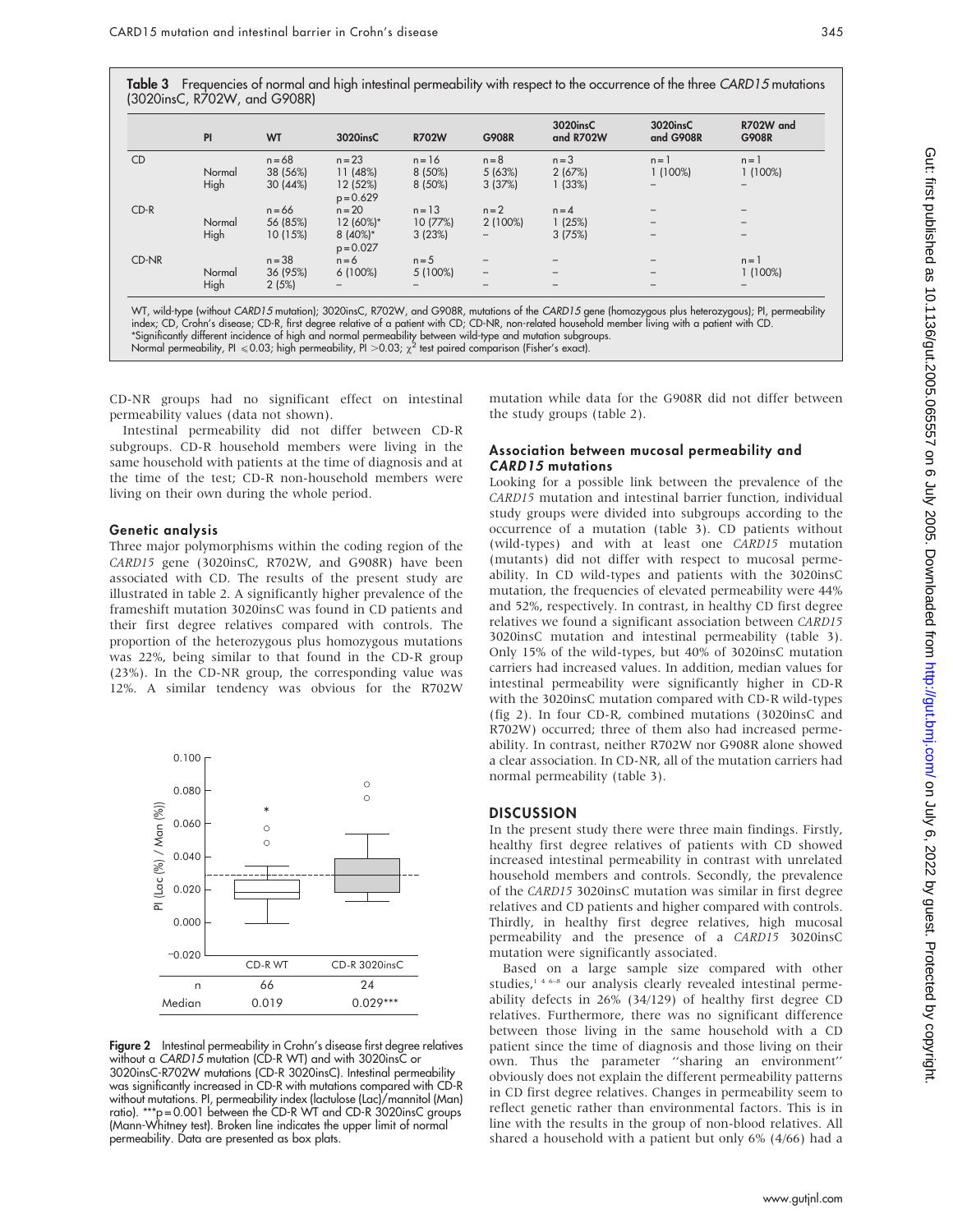PI above the normal level. However, data in the literature appear contradictory. Some studies documented high baseline permeability not only in related<sup>346-8</sup> but also in unrelated household members (spouses) of CD patients.<sup>78 12</sup> These reports were partly limited by sample size and some used a lower ''upper limit of normality'' for permeability values than those used in our study (for example,  $0.0195<sup>s</sup>$  and  $0.0170<sup>7</sup>$ ), which may have had a slight effect on the frequency distribution of the data. However, under close scrutiny, they also revealed clear evidence that epithelial hyperpermeability of the intestine, in response to insults causing barrier dysfunction, was restricted to CD first degree relatives and was not seen in spouses.<sup>8</sup> In summary, data indicate a genetic rather than an environmental background for intestinal barrier dysfunction in CD.

Our results add further support to the role and value of intestinal barrier function as a subclinical marker in families with CD. The question of whether increased intestinal permeability may be a primary or causative factor in disease development cannot be answered from the present data. It is assumed by some authors that slight inflammation may be a primary event preceding barrier disruption. A recent study using faecal calprotectin concentration for detection of intestinal inflammation reported  $88\%$  (n = 43) of CD patients, 49% ( $n = 74$ ) of CD first degree relatives, and 13%  $(n = 2)$  of CD spouses with abnormally high values.<sup>24</sup> The authors proposed a genetic basis for subclinical inflammation representing a risk factor for CD. Others reported a relationship between faecal calprotectin and intestinal permeability.<sup>25</sup> It could be that subliminal inflammation may precede barrier disruption. However, a definition of causality is difficult in this case because both factors present at the same time as secondary factors, perpetuating and worsening the processes in the intestinal mucosa. In our opinion neither method (faecal calprotectin detection nor in vivo permeability measurement) provides sufficient sensitivity to answer this question. Analysis of mucosal tight junction components and metabolisms in CD first degree relatives, for example, may be more useful. However, the results of Thjodleifsson and  $colleagues<sup>24</sup>$  stress the importance of a genetic basis of CD and support the role of subclinical markers.

A possible genetic mechanism involved in barrier dysfunction in healthy family members is unknown. An interesting candidate for such a genetic factor is the CARD15 gene, or rather its mutations associated with CD. In accordance with the main findings in European, Canadian, and US Caucasian populations, $14-18$   $26$  our gene analysis revealed a significantly higher prevalence of the CARD15 3020insC mutation in CD patients compared with controls. Interestingly, this was also true for CD first degree relatives. Values were similar to those of patients and, in contrast with non-blood relatives, significantly higher compared with controls. Obviously, there was transmission of the polymorphisms within genetically related persons, which supports recent data.<sup>27</sup> However, the striking finding of the present study was that healthy first degree relatives carrying a 3020insC mutation were more often characterised by high intestinal permeability than wildtypes. Eighty five per cent of CD-R wild-types had normal permeability.

A relationship between CD and the CARD15 mutation is assumed. However, CARD15 mutations are not generally present in all CD patients, and are rare in some populations (for example, they were not found in Japanese or Chinese Han populations<sup>28</sup><sup>29</sup> or in an Icelandic population, as seen in the study of Thjodleifsson and colleagues<sup>24</sup>). Thus CARD15 mutations may be one risk factor for CD development but not the sole factor. Interestingly, we and others found that 3020insC was associated with a special phenotype of CD, with younger age at diagnosis, ileal involvement, ileocaecal

resections, and a high risk of postoperative relapse and reoperation<sup>16</sup> <sup>17</sup> <sup>19</sup> 3020insC may therefore characterise a subgroup or subtype of CD associated mainly with ileitis. Regarding a possible link with intestinal barrier function, the physiological consequences of a CARD15 mutation are crucial. As already mentioned, the CARD15/NOD2 protein is an intracellular receptor for muramyl dipeptide, a conserved structure in bacterial peptidoglycan.<sup>20</sup><sup>21</sup> In human intestinal tissue the protein is expressed predominantly in Paneth cells in the crypts of the terminal ileum.<sup>30</sup> Clear functional consequences have been demonstrated, mainly for the frameshift mutation 3020insC. 3020insC results in diminished bacterial recognition and hyporesponsiveness to bacterial muramyl dipeptide, showing attenuated or complete loss of NFkB activation. A signalling defect of the innate immunity was indicated.<sup>18 20</sup> <sup>22 31</sup> Studies in mice<sup>31</sup> and humans<sup>32</sup> reported a 3020insC associated diminished expression of antimicrobial peptides such as defensins in intestinal Paneth cells. The authors speculated that defensin deficiency may lead to impaired mucosal barrier and susceptibility to bacterial invasion which could trigger inflammation and loss of tolerance against the luminal flora.<sup>32</sup> A direct effect of bacterial products on tight junction integrity<sup>33</sup> or a secondarily exaggerated local inflammatory response of the adaptive immune system (that is, high TNF- $\alpha$  or NFKB production)<sup>13</sup> may cause or facilitate barrier break. Both of these pathways are possible and may play a role. They might gain special importance, representing an early event, probably pointing towards a risk in a subgroup of persons. Interestingly, an older study reported abnormal faecal flora in patients with CD and their first degree relatives.<sup>34</sup>

However, if there is an association between the CARD15 mutation and impaired barrier function, why is this association not obvious in CD patients but only in a subgroup of healthy first degree relatives of CD patients? These are two completely different situations. One is the healthy first degree relative of a CD patient. This person has no clinical symptoms of CD but has a CARD15 mutation and impaired barrier function which may bear a risk but which may not develop any clinical relevance. The other situation is a confirmed diagnosis of a chronic inflammatory bowel disease (that is, CD). In our study, 44% of CD patients without any CARD15 mutation (that is, wild-types) showed pathologically high permeability values. In current CD, various factors, including the dynamism of the inflamed disturbed barrier itself, influence barrier function. Early events could be easily masked. These factors are mainly drugs such as prednisolone or mesalamine,<sup>35</sup> or the effects of mal- and dysnutrition,<sup>36 37</sup> stress,<sup>38 39</sup> or changes in luminal bacterial load and composition,<sup>34 40 41</sup> which are all associated with CD and which are accompanied by reinforcement or impairment of the intestinal barrier.

In summary, the present data indicate a genetic rather than an environmental basis for the intestinal barrier dysfunction in CD. From our data, we speculate that the CARD15 3020insC mutation could be one genetic factor involved in impairment of intestinal barrier function. However, it is obvious that this is not the only factor. Association between the CARD15 gene mutation and intestinal hyperpermeability in healthy first degree CD relatives may be one step towards the identification of other target genes involved in similar processes or possibly interacting with the CARD15 gene, as recently discussed<sup>42 43</sup> and proposed for the DLG5 gene.<sup>44</sup> Our data point towards a very early step in the disease process. Considering the high intestinal bacterial load in CD patients compared with controls,<sup>41</sup> early barrier dysfunction gains special significance with respect to the pathogenesis of CD. However, longitudinal studies in CD families are necessary to investigate which additional factors may lead to the outbreak of the disease.